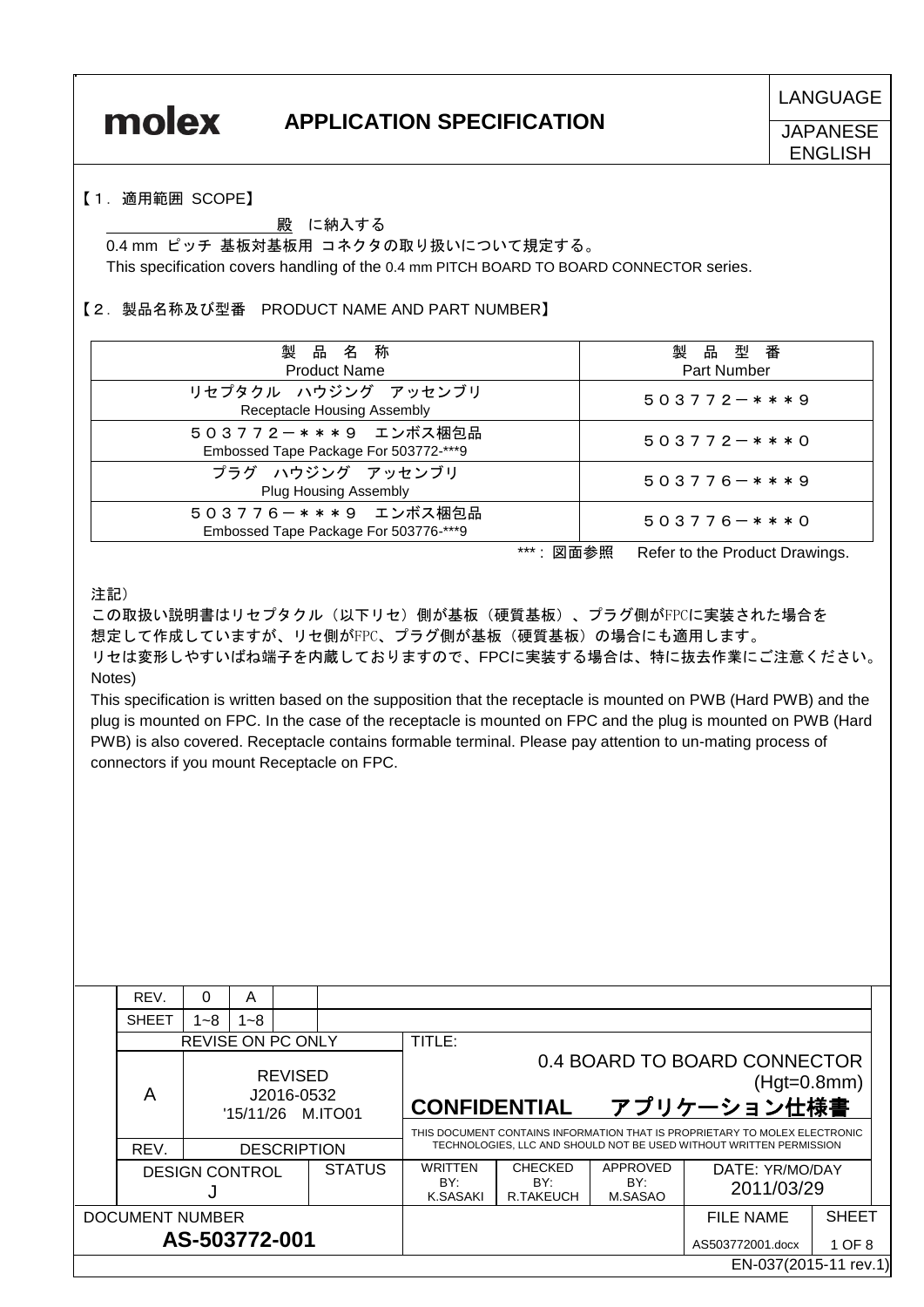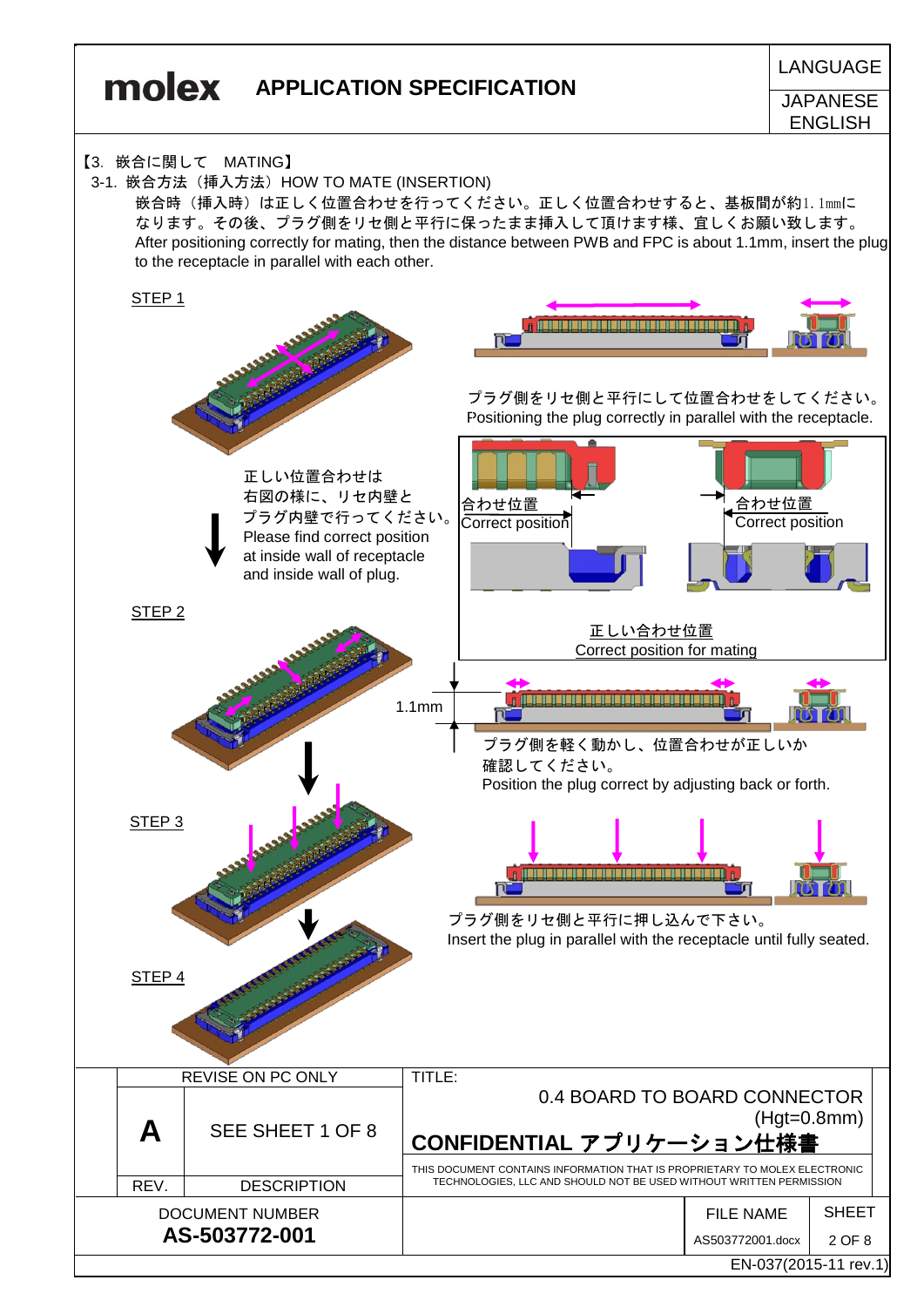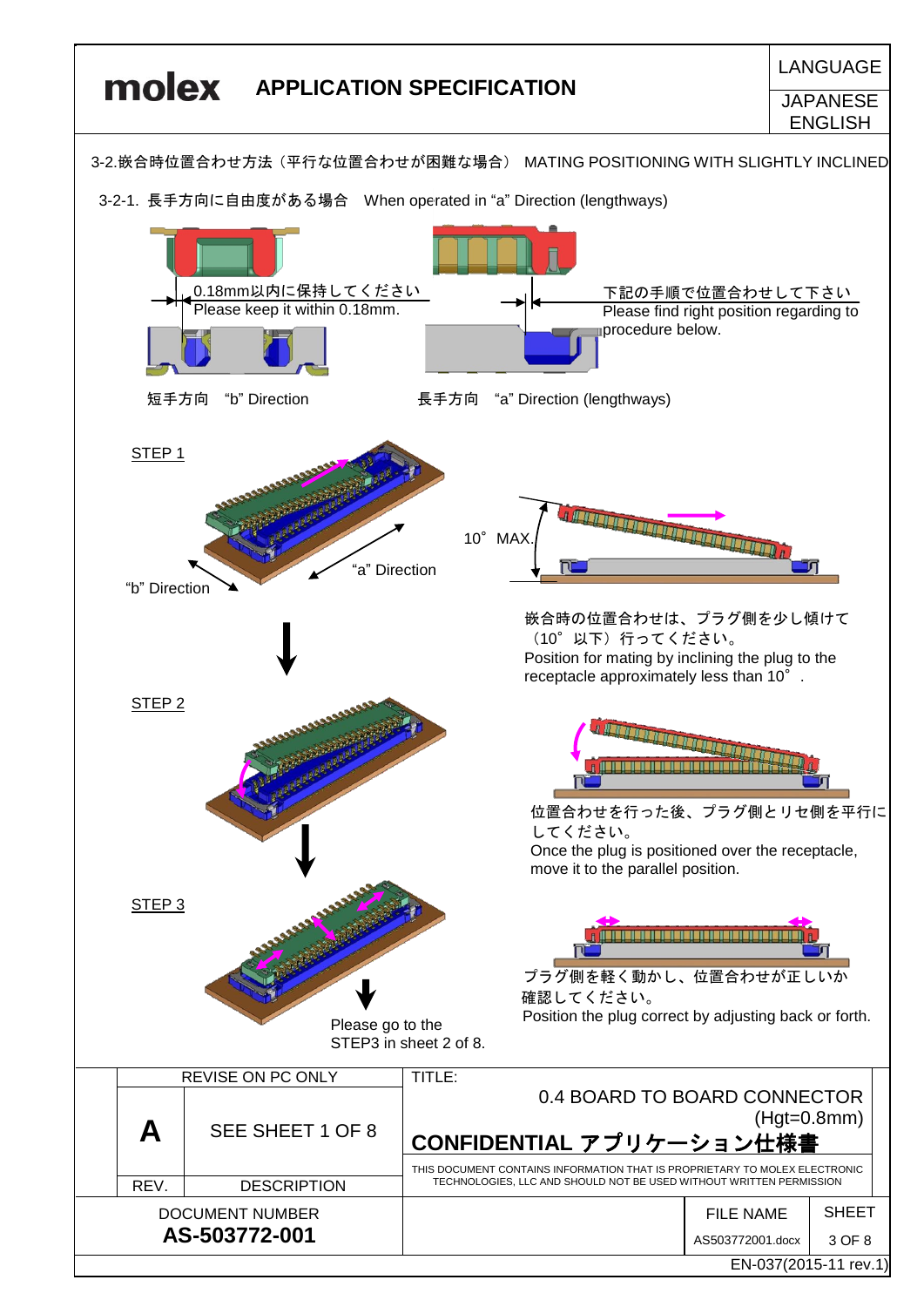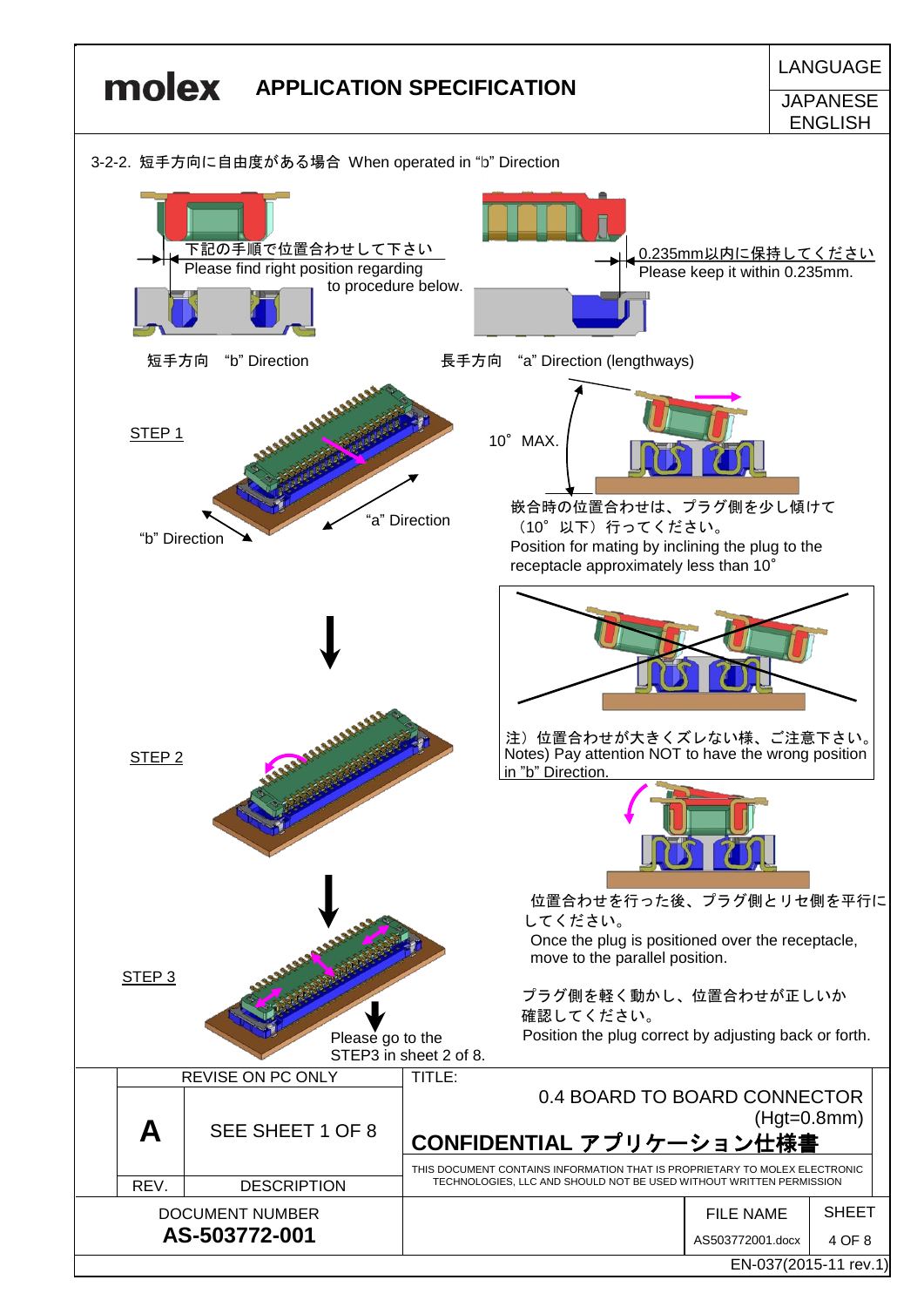

EN-037(2015-11 rev.1)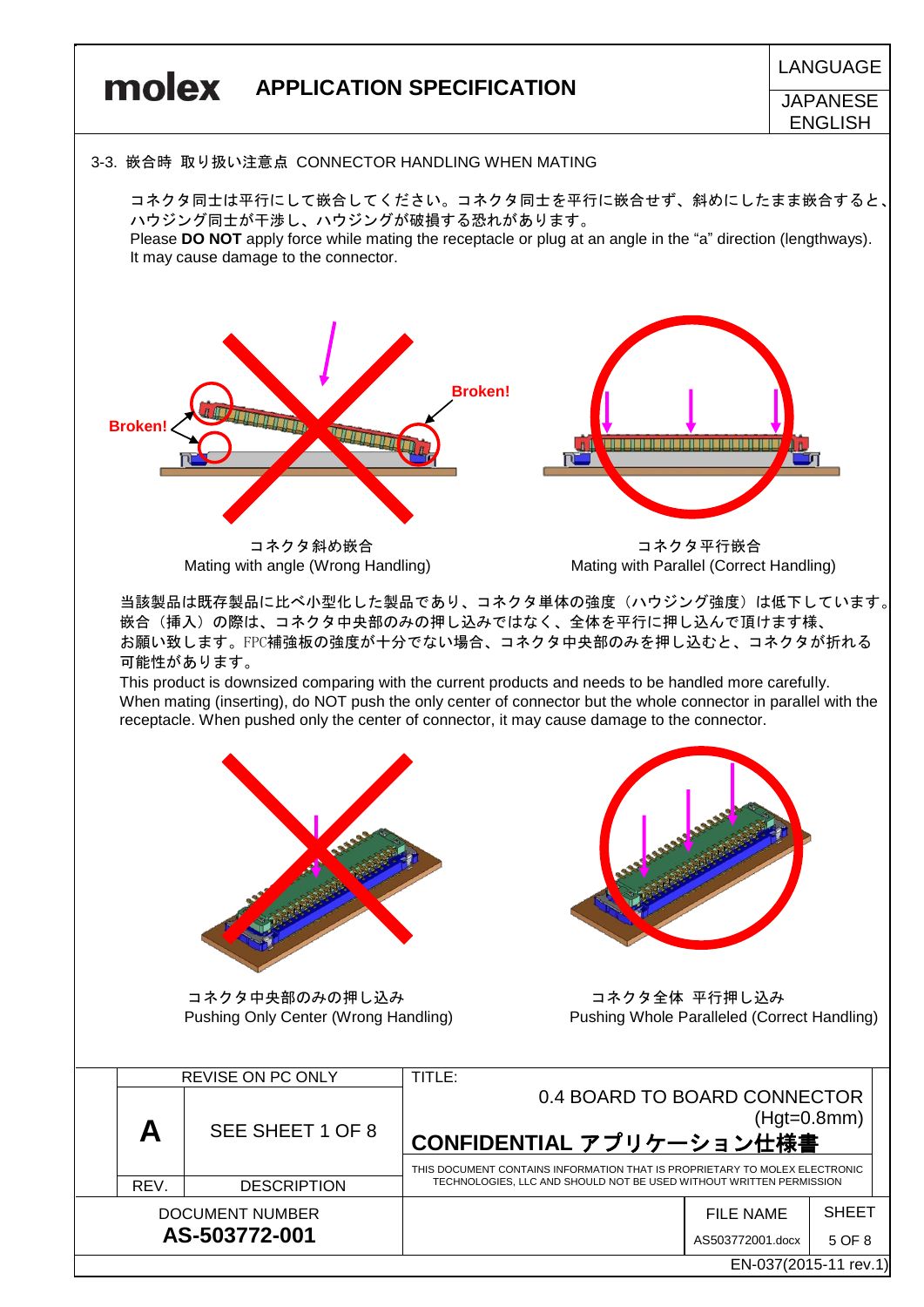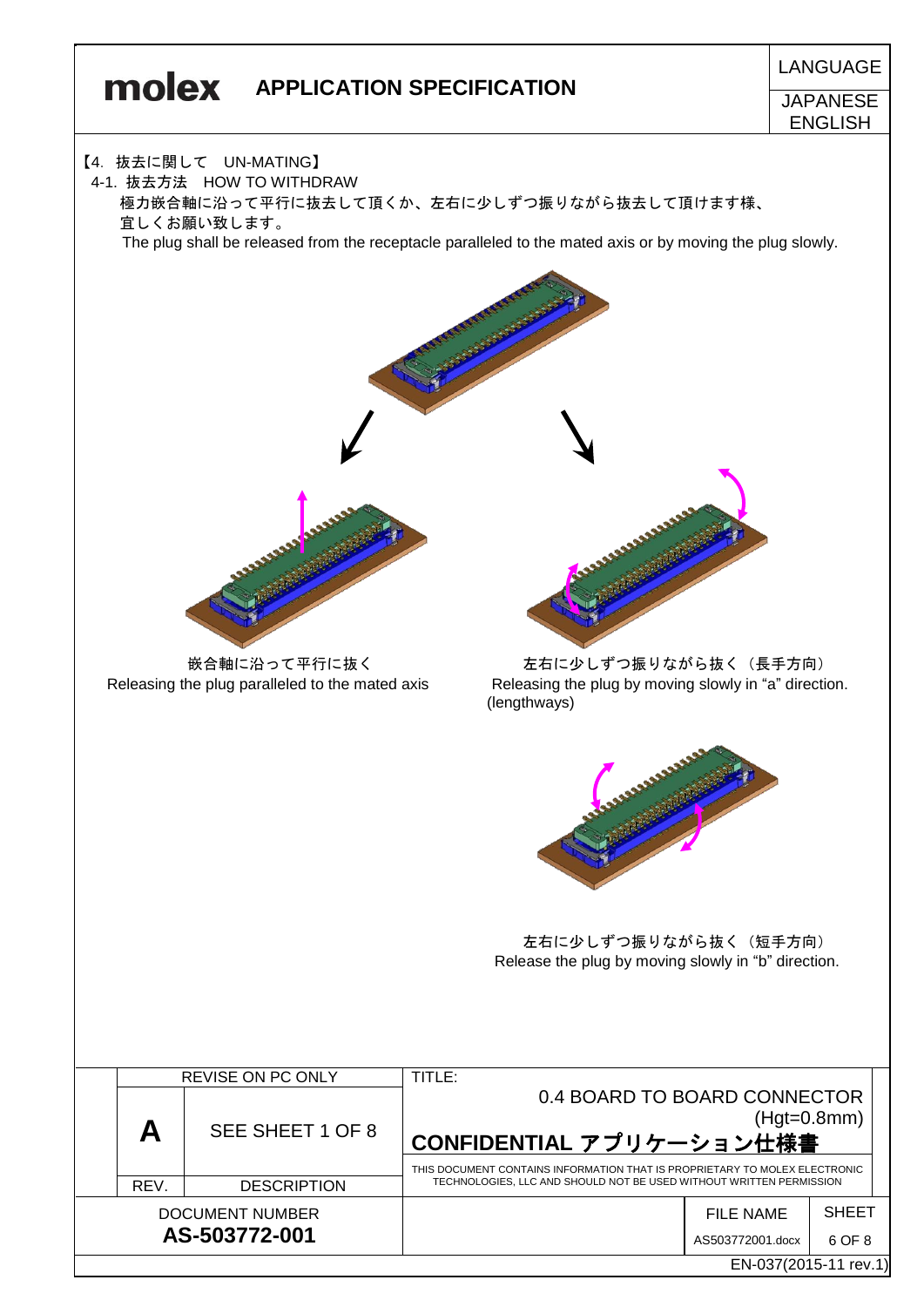

長手方向の斜め抜去 そうちゃく こうしゃ 短手方向の斜め抜去 Slant releasing in "a" Direction (lengthways) Slant releasing in "b" Direction

尚、長手方向の斜め抜去と短手方向の斜め抜去では以下のメリット・デメリットがあります。 Merit and demerit for slant releasing are below.

|                  | 長手方向斜め抜去                                      | 短手方向斜め抜去                                   |
|------------------|-----------------------------------------------|--------------------------------------------|
|                  | Slant releasing in "a" Direction (lengthways) | Slant releasing in "b" Direction           |
|                  | ・端子変形が起こりにくい                                  |                                            |
| メリット             | Not easily cause the damage to the terminals. | ・特にありません                                   |
| Merit            | ・抜去力が低い                                       | None                                       |
|                  | Hard to be withdrawn.                         |                                            |
|                  | ・多極の場合、コネクタが折れる可能性がある                         | ・端子が変形し不導通になる可能性がある                        |
| デメリット<br>Demerit | Multiple connector can be damaged in its      | The continuity defect can be caused by the |
|                  | plug.                                         | damage to the terminals.                   |

|                        |      | <b>REVISE ON PC ONLY</b> | TITLE:                                                                     |                       |               |  |
|------------------------|------|--------------------------|----------------------------------------------------------------------------|-----------------------|---------------|--|
|                        | Α    | SEE SHEET 1 OF 8         | 0.4 BOARD TO BOARD CONNECTOR                                               |                       |               |  |
|                        |      |                          |                                                                            |                       | $(Hgt=0.8mm)$ |  |
|                        |      |                          | CONFIDENTIAL アプリケーション仕様書                                                   |                       |               |  |
|                        |      |                          | THIS DOCUMENT CONTAINS INFORMATION THAT IS PROPRIETARY TO MOLEX ELECTRONIC |                       |               |  |
|                        | REV. | <b>DESCRIPTION</b>       | TECHNOLOGIES, LLC AND SHOULD NOT BE USED WITHOUT WRITTEN PERMISSION        |                       |               |  |
| <b>DOCUMENT NUMBER</b> |      |                          |                                                                            | FILE NAME             | <b>SHEET</b>  |  |
| AS-503772-001          |      |                          |                                                                            | AS503772001.docx      | 7 OF 8        |  |
|                        |      |                          |                                                                            | EN-037(2015-11 rev.1) |               |  |